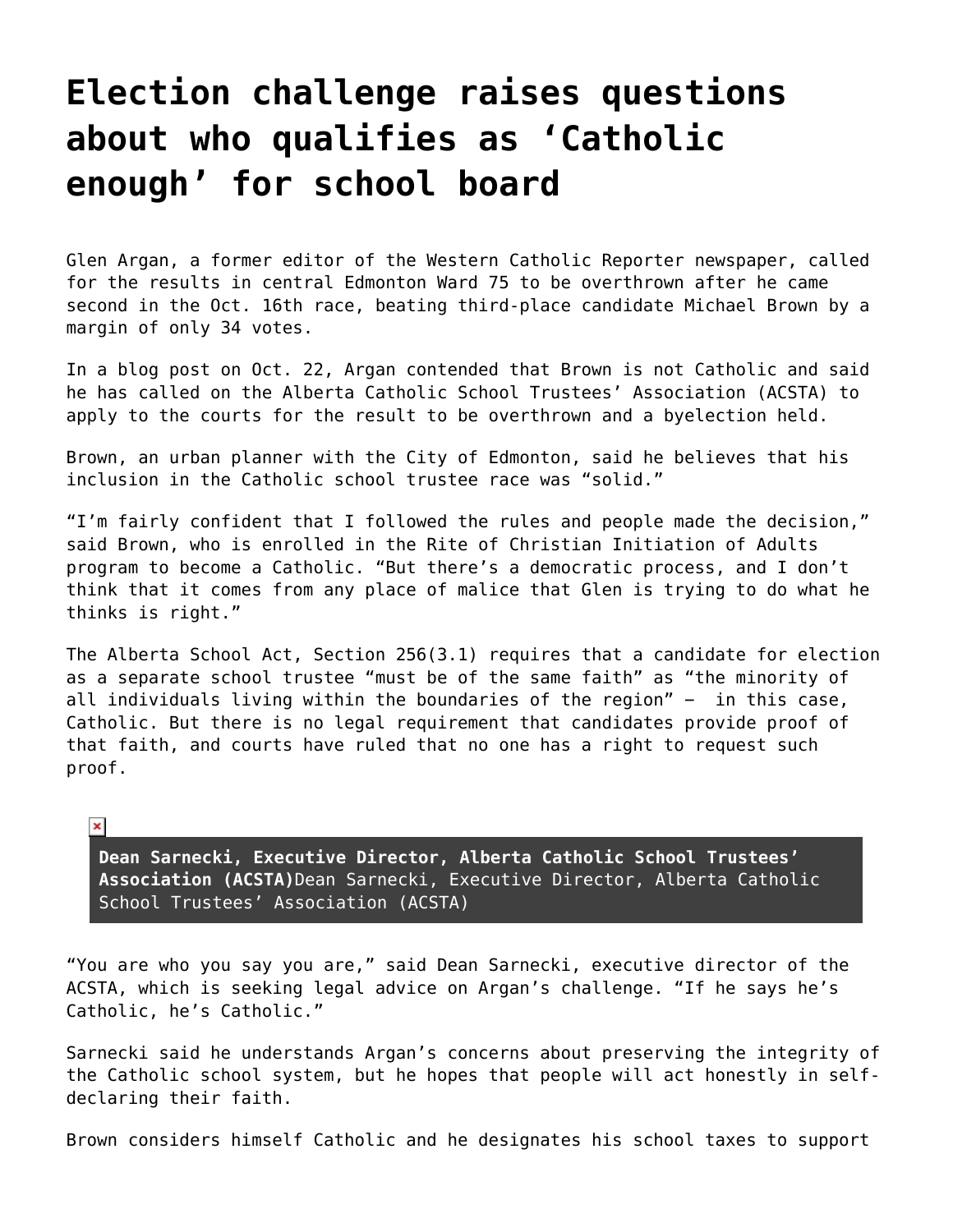the Catholic school system.

"(Argan's) definition is that anybody is not a Catholic unless they've completed RCIA and been received. I'm in the process of doing that and I intend to do that, but to me, it's bigger than that," said Brown.

"It's not just about going through the process, it's about what you believe, and I did share openly in the campaign my faith journey and what led me to become a Catholic," he added. "I dedicated myself to the campaign and put myself in front of people and gave up over a month's salary so I could try to play a positive role in the school board, and I don't regret any of that."

In an email, Argan said he felt he had to raise the issue, "because no one else was raising it."

"However, it is up to the ACSTA and Edmonton Catholic Schools to deal with it," said Argan. "I do not want to put myself at the centre of the story because the issue is not about me, but about the integrity of Catholic school boards. If a byelection were to be held, I most likely would not be a candidate in it."

Argan would not comment further.

Alene Mutala, the retired teacher and education consultant who won the election in Ward 75, declined to comment. Mutala received 32.38 per cent of the votes with 2,722, Argan received 28.28 per cent with 2,377 votes, and Brown received 27.87 per cent of the votes with 2,343.

## $\pmb{\times}$

Kristin Heimbecker, a candidate in a neighbouring ward, said people should not have to prove their faith. In a campaign video posted on Facebook, she had conceded that she was not a practising Catholic and said she hoped to represent all those ECS students who are not Catholic.

The Ward 77 candidate also took to Facebook to complain after her child's school requested a copy of her baptismal certificate, coincidentally on the day after the election.

"I don't think it's fair and it shouldn't be allowed because it's a violation of our human rights," said Heimbecker. "In no other situation would a government-run facility ask you for documentation to prove that you are the faith that you say you are."

Asking for the baptismal certificate was a mistake, but it had nothing to do with the election, said Laura Thibert, chair of the board of trustees at Edmonton Catholic Schools.

Thibert said the request for documentation was sent to a number of parents, as